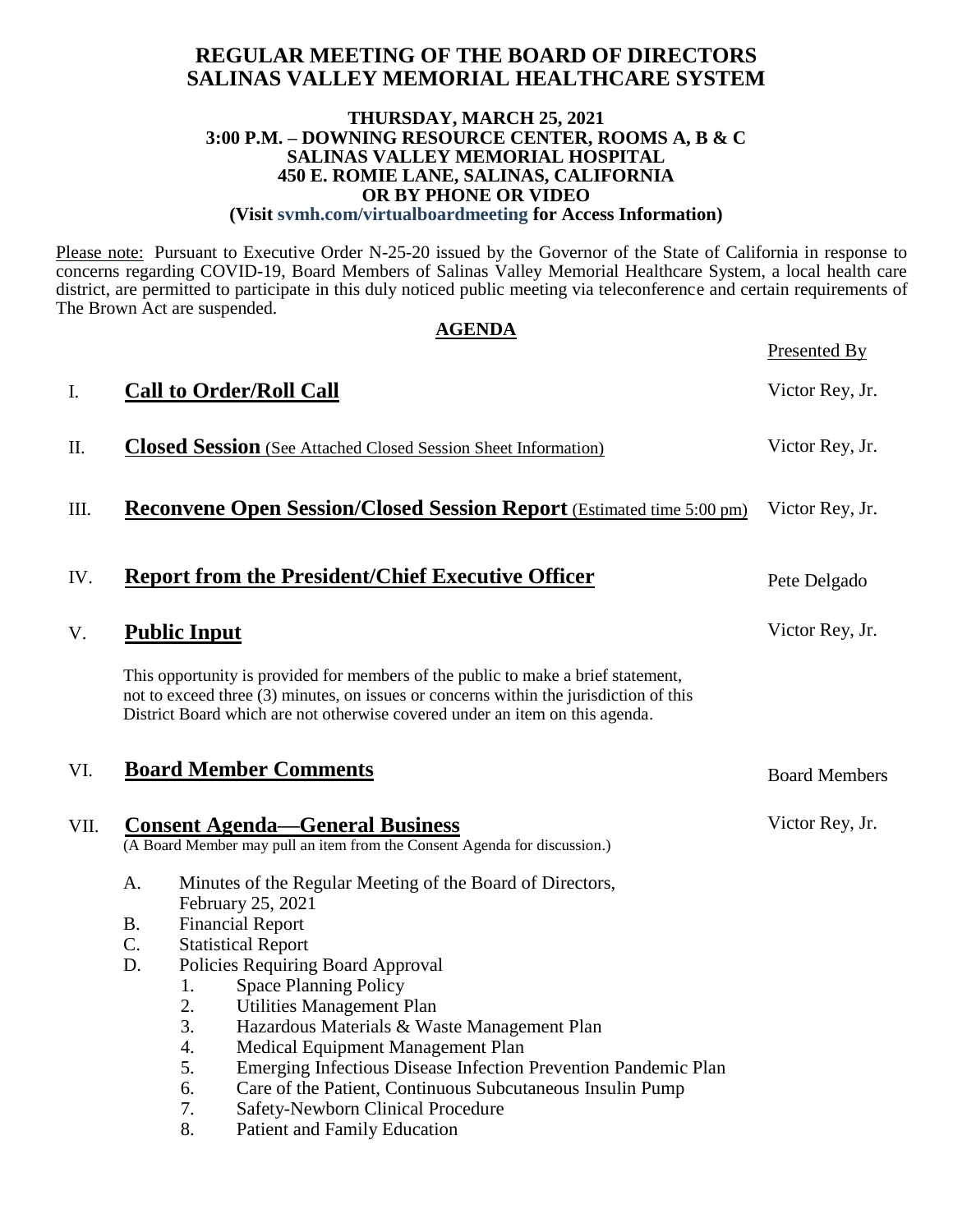- 9. Care of the Renal, Hemodialysis and CAPD Patient
- 10. NICU Orientation and Training
- 11. Case Management: Standard for Admission Review
- 12. Uses and Disclosures of Protected Health Information
- Board President Report
- Board Questions to Board President/Staff
- > Motion/Second
- $\triangleright$  Public Comment
- ▶ Board Discussion/Deliberation
- $\triangleright$  Action by Board/Roll Call Vote

## VIII. **Reports on Standing and Special Committees**

| A. | <b>Quality and Efficient Practices Committee - Minutes from the</b><br>March 22, 2021 Quality and Efficient Practices Committee<br>meeting have been provided to the Board. Additional Report from<br>Committee Chair, if any.                                                                                                                                                                                                                                       | Juan Cabrera          |
|----|----------------------------------------------------------------------------------------------------------------------------------------------------------------------------------------------------------------------------------------------------------------------------------------------------------------------------------------------------------------------------------------------------------------------------------------------------------------------|-----------------------|
| B. | <b>Finance Committee</b> - Minutes from the March 22, 2021 Finance<br>Committee meeting have been provided to the Board. Seven<br>proposed recommendations have been made to the Board.                                                                                                                                                                                                                                                                              | <b>Richard Turner</b> |
|    | 1.<br>Recommend Board Approval of the Unified Communications<br>System Managed Services Agreement from Carousel Industries, Inc.<br>as Competitive Solicitation and Contract Award<br>$\triangleright$ Committee Chair Report<br>$\triangleright$ Board Questions to Committee Chair/Staff<br>$\triangleright$ Motion/Second<br>$\triangleright$ Public Comment<br>$\triangleright$ Board Discussion/Deliberation<br>$\triangleright$ Action by Board/Roll Call Vote |                       |

- 2. Recommend Board Approval of the Help Desk Services Agreement for CloudWave as Competitive Solicitation and Contract Award
	- $\triangleright$  Committee Chair Report
	- ▶ Board Questions to Committee Chair/Staff
	- > Motion/Second
	- $\triangleright$  Public Comment
	- $\triangleright$  Board Discussion/Deliberation
	- $\triangleright$  Action by Board/Roll Call Vote
- 3. Recommend Board Approval of Project Budget Augmentation and Award of Construction Contract to DMC Commercial, Inc. for the Lab Analyzers Replacement Project
	- Committee Chair Report
	- ▶ Board Questions to Committee Chair/Staff
	- > Motion/Second
	- $\triangleright$  Public Comment
	- $\triangleright$  Board Discussion/Deliberation
	- $\triangleright$  Action by Board/Roll Call Vote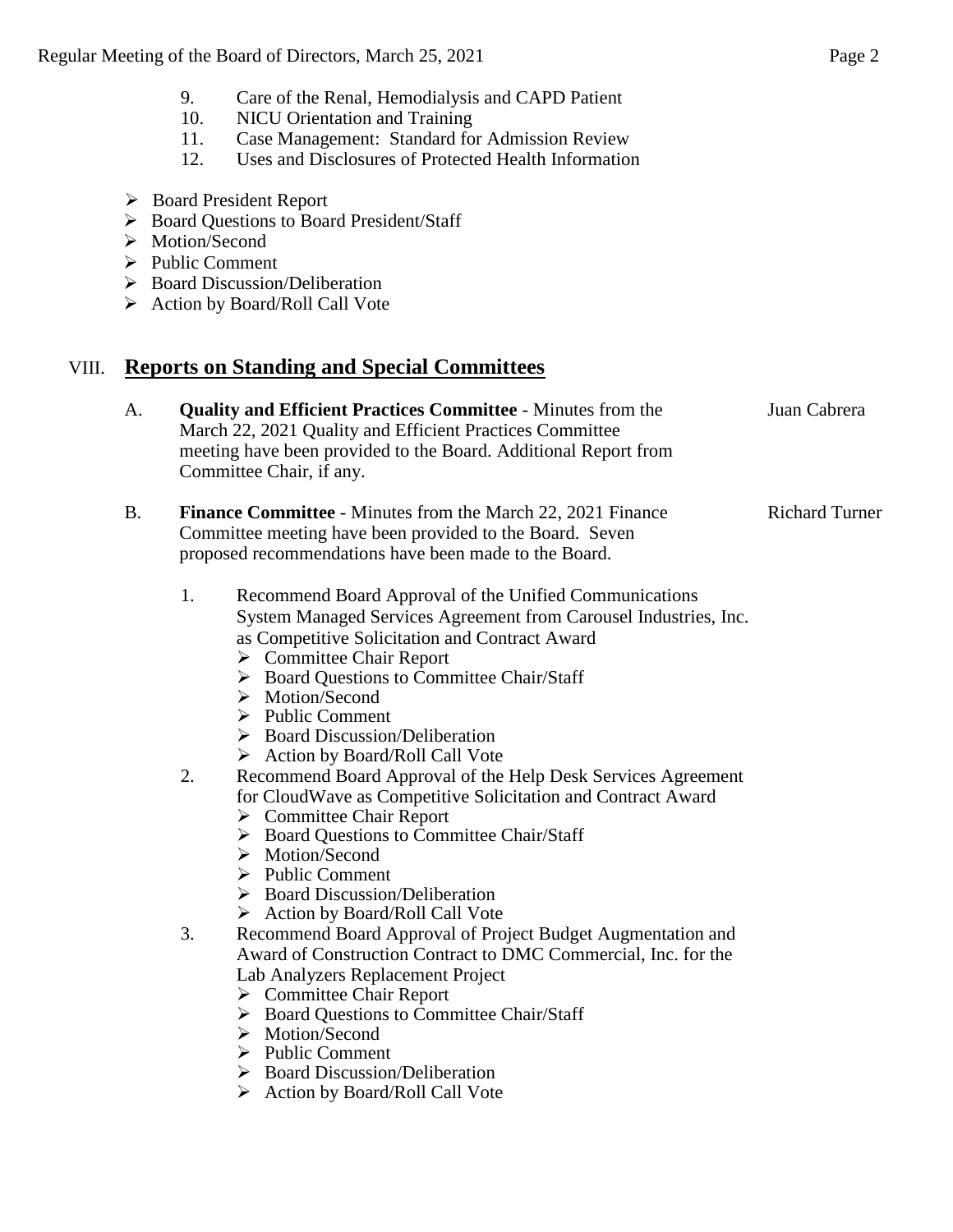- 4. Recommend Board Approval of Project Budget and Award of Construction Contracts to Val's Plumbing and Heating, Inc. and Central Electric for the SVMH Heart Center Air Handler Unit Upgrade Project
	- ▶ Committee Chair Report
	- ▶ Board Questions to Committee Chair/Staff
	- > Motion/Second
	- $\triangleright$  Public Comment
	- $\triangleright$  Board Discussion/Deliberation
	- Action by Board/Roll Call Vote
- 5. Recommend Board Approval of Project Budget for the OB Cesarean Conversion Project
	- **►** Committee Chair Report
	- ▶ Board Questions to Committee Chair/Staff
	- > Motion/Second
	- $\triangleright$  Public Comment
	- ▶ Board Discussion/Deliberation
	- $\triangleright$  Action by Board/Roll Call Vote
- 6. Recommend Board Approval for the Purchase of Cardiac Ultrasound Equipment
	- **►** Committee Chair Report
	- $\triangleright$  Board Questions to Committee Chair/Staff
	- > Motion/Second
	- $\triangleright$  Public Comment
	- **Board Discussion/Deliberation**
	- $\triangleright$  Action by Board/Roll Call Vote
- 7. Recommend Board Approval of Project Funding for the SVMHS Retail Pharmacy Project
	- $\triangleright$  Committee Chair Report
	- ▶ Board Questions to Committee Chair/Staff
	- > Motion/Second
	- $\triangleright$  Public Comment
	- $\triangleright$  Board Discussion/Deliberation
	- $\triangleright$  Action by Board/Roll Call Vote

## C. **Personnel, Pension and Investment Committee –** Minutes from

the March 23, 2021 Personnel, Pension and Investment Committee meeting have been provided to the Board. Two proposed recommendations have been made to the Board.

Regina M. Gage

- 1. Recommend Board Approval of (i) the Findings Supporting Recruitment of Daniel Gallegos, MD (ii) the Contract Terms for Dr. Gallegos' Recruitment Agreement, and (iii) the Contract Terms for Dr. Gallegos' Family Medicine Professional Services Agreement
	- Committee Chair Report
	- ▶ Board Questions to Committee Chair/Staff
	- > Motion/Second
	- $\triangleright$  Public Comment
	- $\triangleright$  Board Discussion/Deliberation
	- $\triangleright$  Action by Board/Roll Call Vote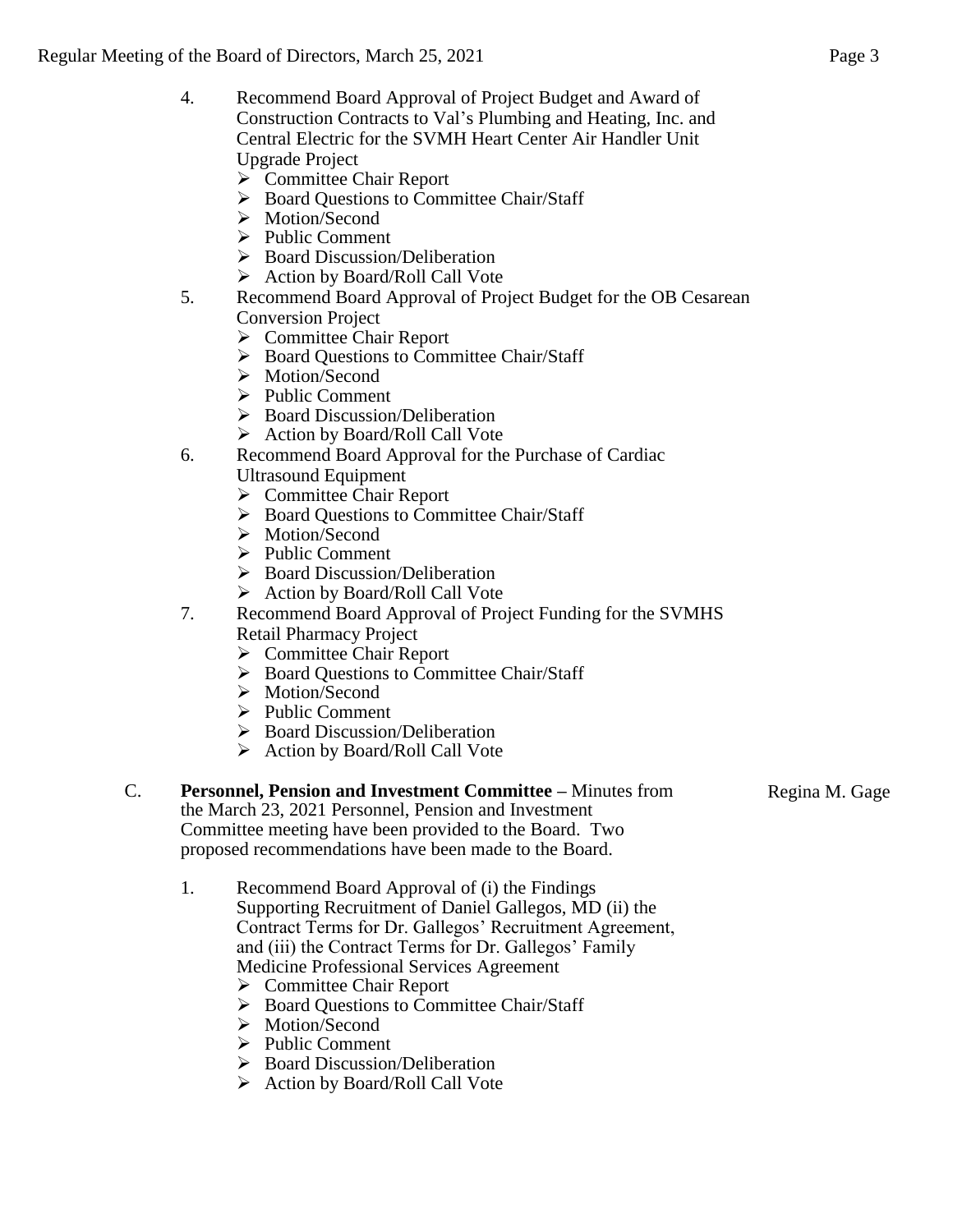| 2. | Recommend Board Approval of (i) the Findings          |
|----|-------------------------------------------------------|
|    | Supporting Recruitment of Patricia Mayer, MD (ii) the |
|    | Contract Terms for Dr. Mayer's Recruitment Agreement, |
|    | and (iii) the Contract Terms for Dr. Mayer's Family   |
|    | Medicine Professional Services Agreement              |

- $\triangleright$  Committee Chair Report
- ▶ Board Questions to Committee Chair/Staff
- $\triangleright$  Motion/Second
- $\triangleright$  Public Comment
- $\triangleright$  Board Discussion/Deliberation
- $\triangleright$  Action by Board/Roll Call Vote
- D. **Corporate Compliance and Audit Committee –** Minutes from the March 23, 2021 Corporate Compliance and Audit Committee have been provided to the Board. Additional Report from Committee Chair, if any. Juan Cabrera

## IX. **Report on Behalf of the Medical Executive Committee (MEC) Meeting of March 11, 2021, and Recommendations for Board Approval of the following:**

- A. From the Credentials Committee:
	- 1. Credentials Committee Report
- B. From the Interdisciplinary Practice Committee: 1. Interdisciplinary Practice Committee Report
- C. Policies
	- 1. 2021 Influenza Pandemic Plan
- Chief of Staff Report
- $\triangleright$  Board Questions to Chief of Staff
- > Motion/Second
- $\triangleright$  Public Comment
- $\triangleright$  Board Discussion/Deliberation
- $\triangleright$  Action by Board/Roll Call Vote

#### X. **Extended Closed Session** (if necessary) (See Attached Closed Session Sheet Information)

XI. **Adjournment** – The next Regular Meeting of the Board of Directors is scheduled for **Thursday, April 29, 2021, at 4:00 p.m.**

The complete Board packet including subsequently distributed materials and presentations is available at the Board Meeting and in the Human Resources Department of the District. All items appearing on the agenda are subject to action by the Board. Staff and Committee recommendations are subject to change by the Board.

Notes: Requests for a disability related modification or accommodation, including auxiliary aids or services, in order to attend or participate in a meeting should be made to the Executive Assistant during regular business hours at 831-755-0741. Notification received 48 hours before the meeting will enable the District to make reasonable accommodations.

Rachel McCarthy Beck, M.D.

Victor Rey, Jr.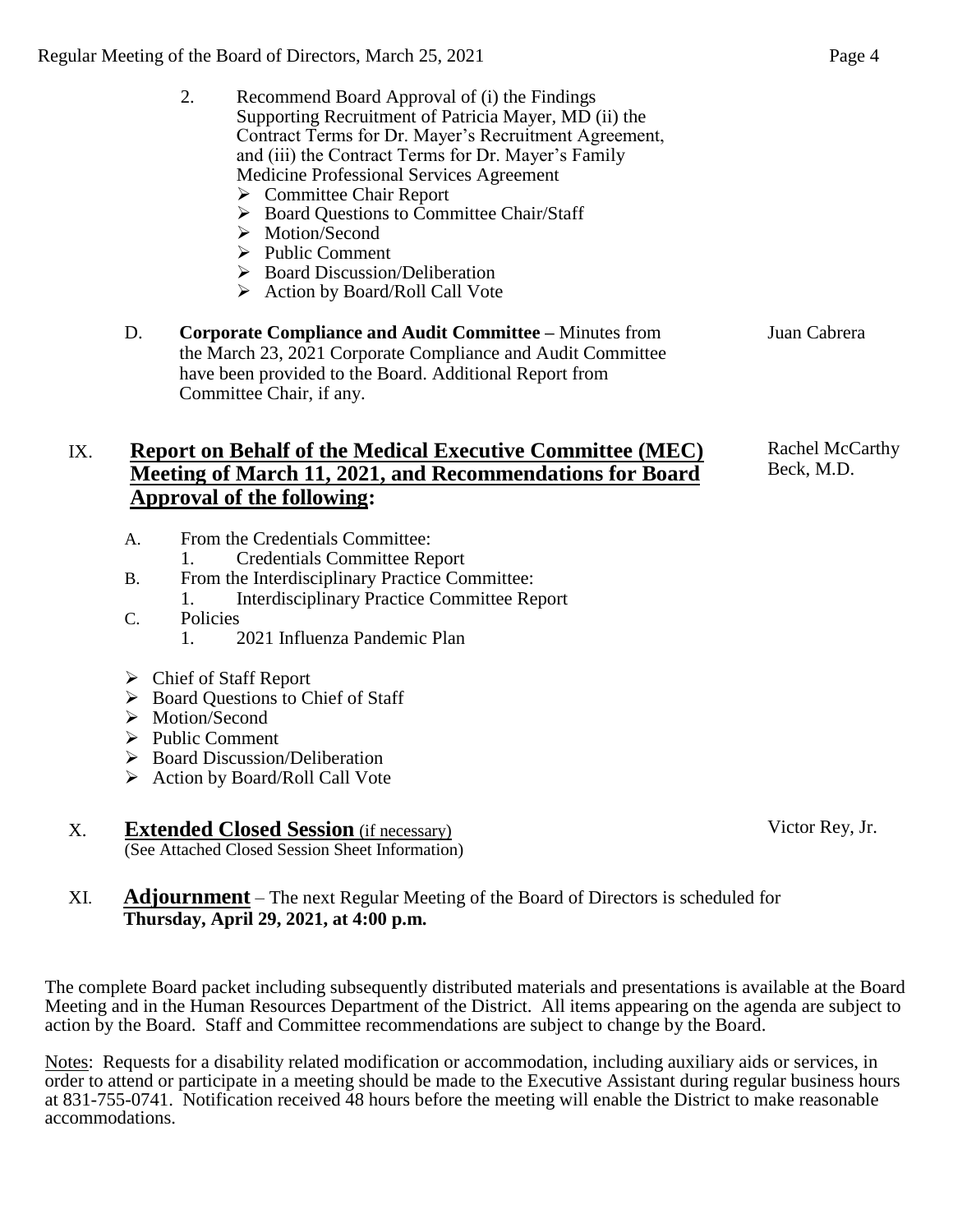## **SALINAS VALLEY MEMORIAL HEALTHCARE SYSTEM BOARD OF DIRECTORS AGENDA FOR CLOSED SESSION**

Pursuant to California Government Code Section 54954.2 and 54954.5, the board agenda may describe closed session agenda items as provided below. No legislative body or elected official shall be in violation of Section 54954.2 or 54956 if the closed session items are described in substantial compliance with Section 54954.5 of the Government Code.

## **CLOSED SESSION AGENDA ITEMS**

#### **[ ] LICENSE/PERMIT DETERMINATION** (Government Code §54956.7)

**Applicant(s)**: (Specify number of applicants)

#### **[ ] CONFERENCE WITH REAL PROPERTY NEGOTIATORS** (Government Code §54956.8)

**Property:** (Specify street address, or if no street address, the parcel number or other unique reference, of the real property under negotiation):

**Agency negotiator:** (Specify names of negotiators attending the closed session):

**Negotiating parties**: (Specify name of party (not agent): Under negotiation: (Specify whether instruction to negotiator will concern price, terms of payment, or both):

#### **[ ] CONFERENCE WITH LEGAL COUNSEL-EXISTING LITIGATION** (Government Code §54956.9(d)(1))

**Name of case:** (Specify by reference to claimant's name, names of parties, case or claim numbers):

 $\frac{1}{\sqrt{2}}$ , or **Case name unspecified:** (Specify whether disclosure would jeopardize service of process or existing settlement negotiations):

## **[ ] CONFERENCE WITH LEGAL COUNSEL-ANTICIPATED LITIGATION** (Government Code §54956.9)

Significant exposure to litigation pursuant to Section 54956.9(d)(2) or (3) (Number of potential cases): \_\_\_\_\_\_\_\_\_\_\_

Additional information required pursuant to Section 54956.9(e):

Initiation of litigation pursuant to Section 54956.9(d)(4) (Number of potential cases):

## **[ ] LIABILITY CLAIMS**

(Government Code §54956.95)

**Claimant:** (Specify name unless unspecified pursuant to Section 54961):

**Agency claimed against**: (Specify name):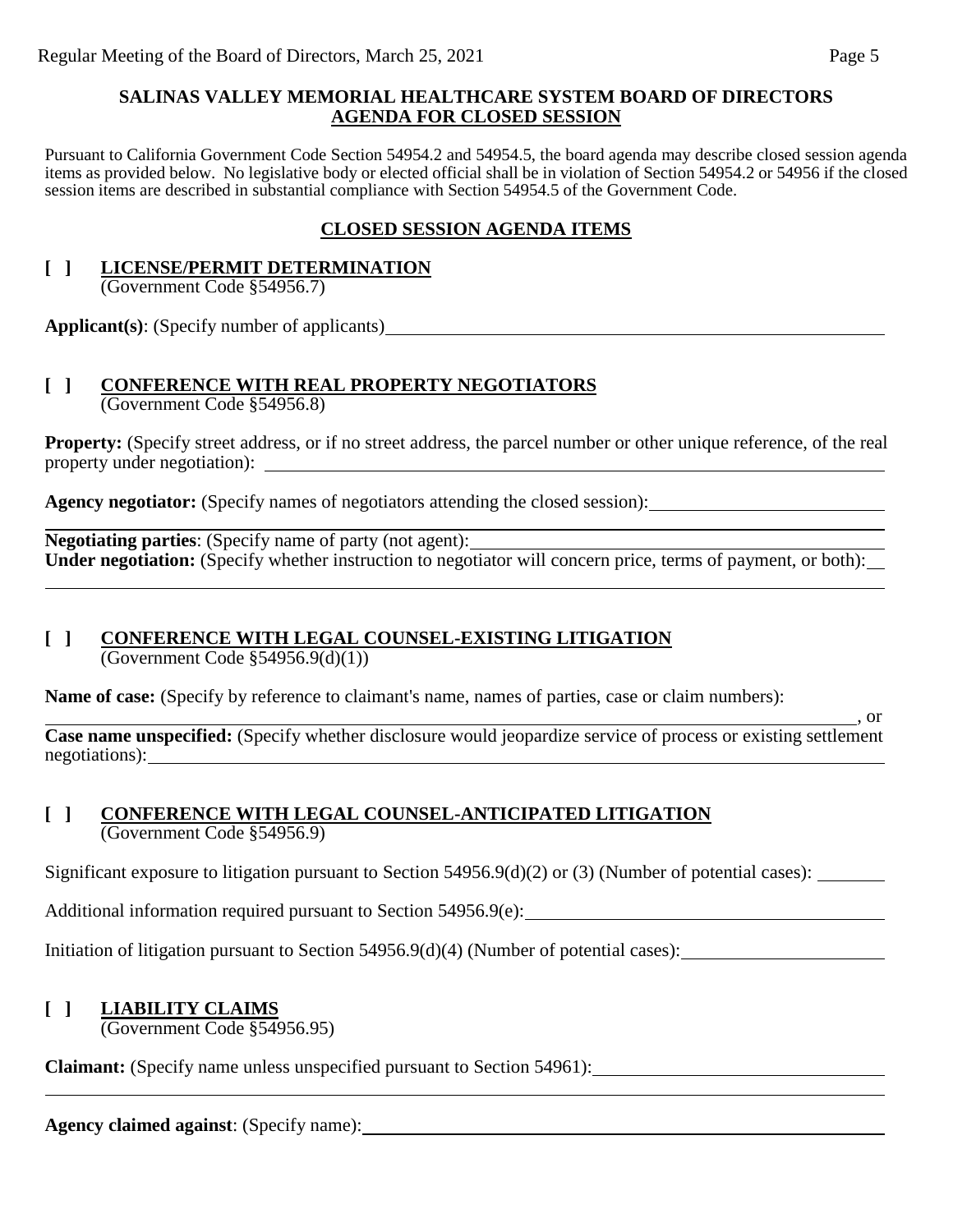#### **[ ] THREAT TO PUBLIC SERVICES OR FACILITIES** (Government Code §54957)

**Consultation with**: (Specify name of law enforcement agency and title of officer):

## **[ ] PUBLIC EMPLOYEE APPOINTMENT**

(Government Code §54957)

**Title**: (Specify description of position to be filled):

## **[ ] PUBLIC EMPLOYMENT**

(Government Code §54957)

**Title:** (Specify description of position to be filled):

#### **[ ] PUBLIC EMPLOYEE PERFORMANCE EVALUATION** (Government Code §54957)

**Title:** (Specify position title of employee being reviewed):

## **[ ] PUBLIC EMPLOYEE DISCIPLINE/DISMISSAL/RELEASE**

(Government Code §54957)

(No additional information is required in connection with a closed session to consider discipline, dismissal, or release of a public employee. Discipline includes potential reduction of compensation.)

# **[ ] CONFERENCE WITH LABOR NEGOTIATOR**

(Government Code §54957.6)

**Agency designated representative:** (Specify name of designated representatives attending the closed session): l

**Employee organization**: (Specify name of organization representing employee or employees in question):

, or

**Unrepresented employee**: (Specify position title of unrepresented employee who is the subject of the negotiations):

#### **[ ] CASE REVIEW/PLANNING** (Government Code §54957.8)

(No additional information is required to consider case review or planning.)